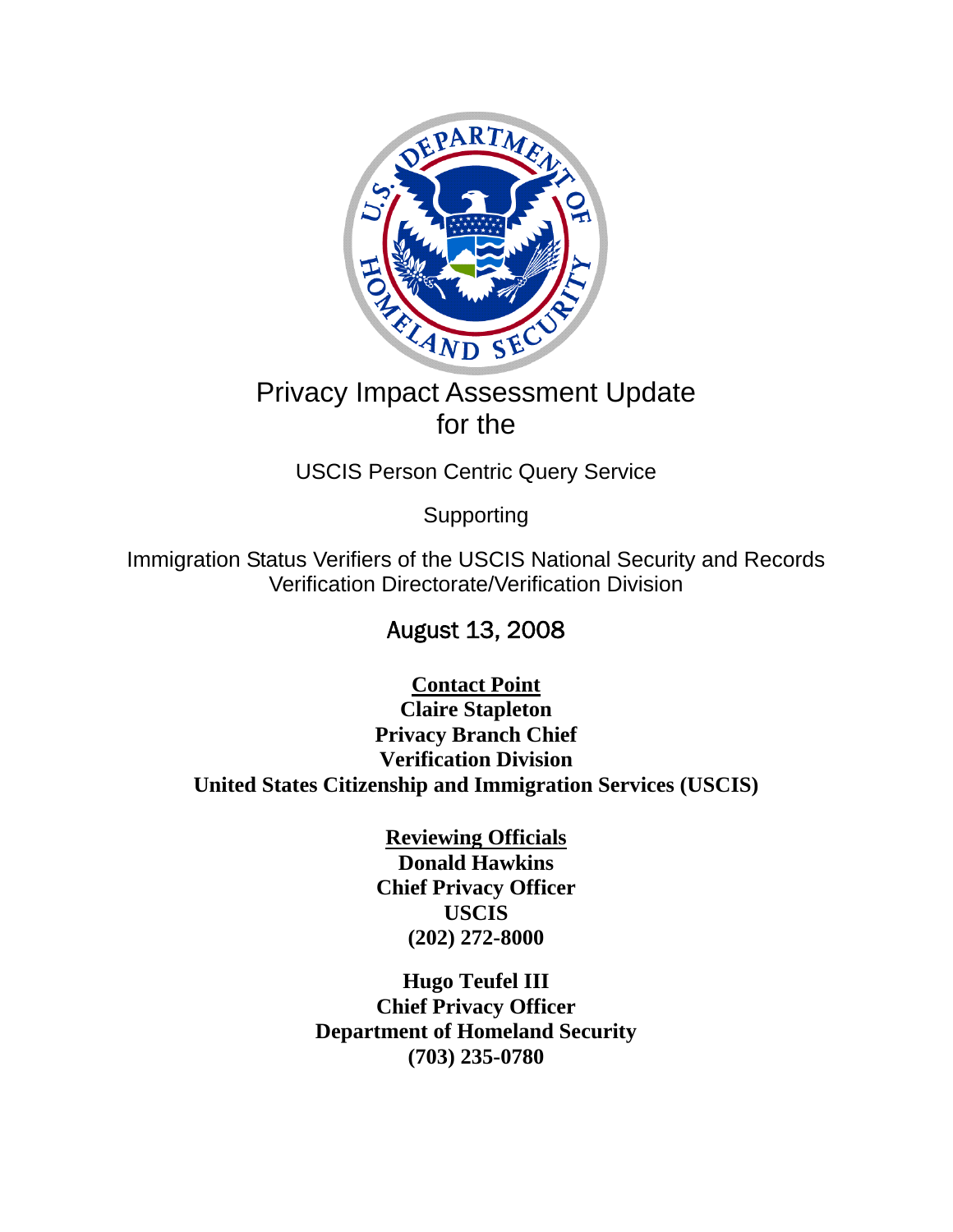

### **Abstract**

This is an update to the existing Privacy Impact Assessment (PIA) for the United States Citizenship and Immigration Services (USCIS), Verification Division, Immigration Status Verifiers' (ISV) use of the Person Centric Query Service (PCQS), operating through the USCIS Enterprise Service Bus (ESB) to: 1) expand the PCQS person-search capability, and 2) describe the privacy impact of updating the PCQS by adding access to five additional systems to the PCQS query; ENFORCE Integrated Database (EID), the Executive Office Immigration Review System (EOIR), the Refugees, Asylum, and Parole System (RAPS), the Treasury Enforcement Communications System (TECS) Arrival/Departure Data Query (TECS SQ94), and the TECS Subject Lookout Search (SQ11).

#### **Overview**

On January 18, 2008 Verification Division of the United States Citizenship and Immigration Services (USCIS) published on the DHS Privacy Office website [www.dhs.gov/privacy](http://www.dhs.gov/privacy) a Privacy Impact Assessment (PIA) to address Immigration Status Verifiers' (ISV's) use of Person Centric Query Service (PCQS).[1](#page-1-0) The January 18, 2008 PIA supplemented and added ISV specific information to the general PCQS service-level PIA that was published by USCIS on June [2](#page-1-1)2, 2007.<sup>2</sup> The January 18, 2008 PIA generally described the primary data elements for each of the specific systems to which ISVs have access and use (data elements vary depending on the system.) It also explained the justification for accessing the various data sources as well as the privacy concerns and mitigations associated with the use of PCQS.

This is an update to the January 18, 2008 PIA for Verification Division, USCIS ISVs' use of the PCQS, operating through the USCIS Enterprise Service Bus (ESB) to 1) expand the PCQS person-search capability, and 2) describe the privacy impact of updating the PCQS by adding access to five additional systems to the PCQS query: ENFORCE Integrated Database (EID), the Refugees, Asylum, and Parole System (RAPS), the Executive Office Immigration Review System (EOIR), the Treasury Enforcement Communications System (TECS) Arrival/Departure Data Query (TECS SQ94), and the TECS Subject Lookout Search (SQ11).

### **Person Search**

l

The ISVs access data in the various connected systems based on specific types of person centric queries. Originally, queries could be based on name and date of birth, A-number, or Receipt number. This new update expands the queries to allow person searches based on I-94 number, Student and Exchange Visitor Information System (SEVIS) Identification number, Visa Control number, and Social Security number. Social Security number (SSN) searches are a mandated as part of the E-Verify and Systematic Alien Verification for Entitlements (SAVE) programs, the two programs supported by the Verification Division ISVs.[3](#page-1-2) The collection and use of SSNs is the normal and approved process for E-Verify

<span id="page-1-0"></span><sup>&</sup>lt;sup>1</sup> Privacy Impact Assessment Update for USCIS Person Centric Query Service Supporting Immigration Status *Verifiers of the USCIS National Security and Records Verification Directorate/Verification Division*, January 18, 2008.

<span id="page-1-1"></span><sup>2</sup> *Privacy Impact Assessment for the United States Citizenship and Immigration Services Person Centric Query Service*, June 22, 2007.

<span id="page-1-2"></span> $3$  Section 404(c) of the Illegal Immigration Reform and Immigrant Responsibility Act of 1996 (IIRIRA), P.L. 104-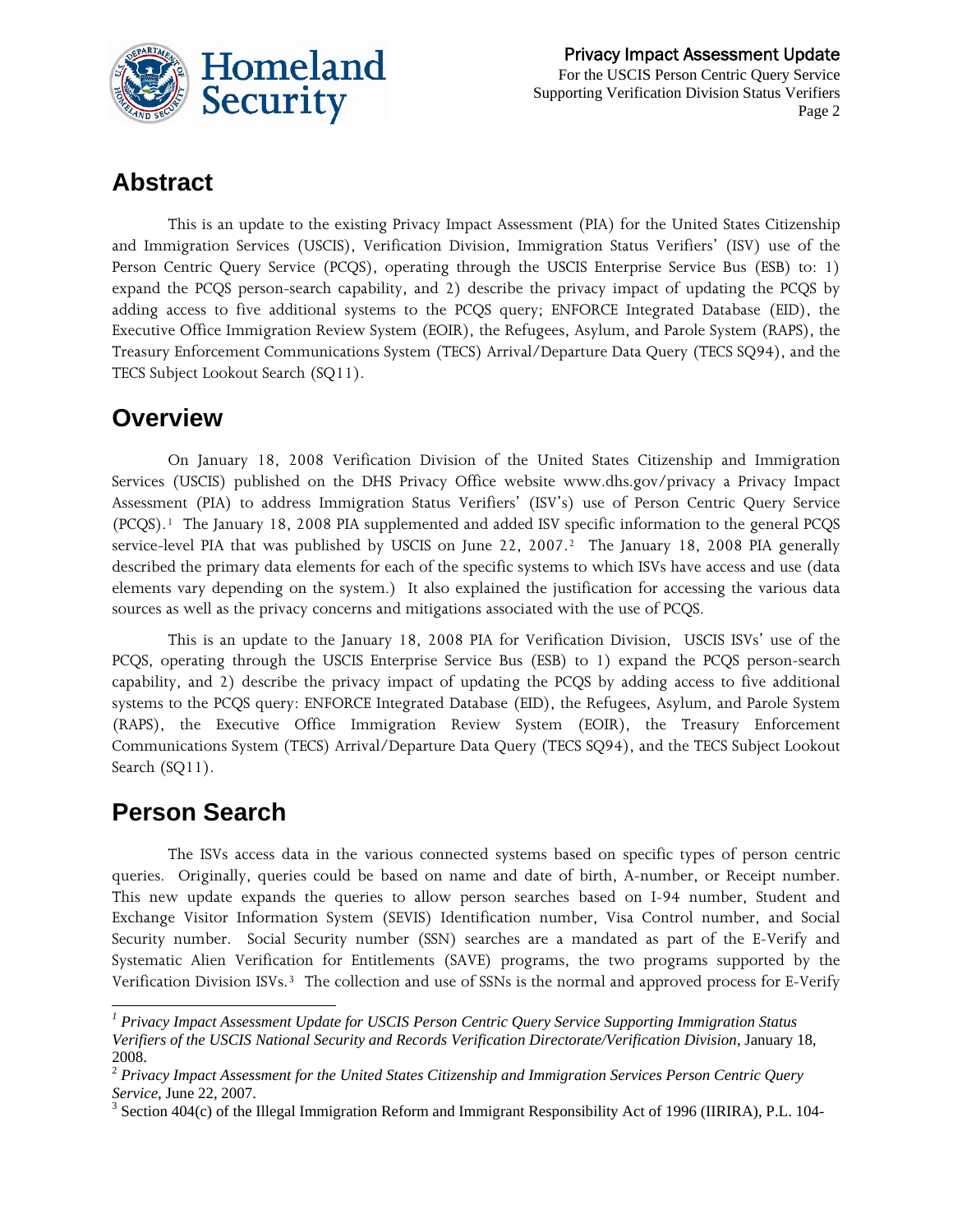

and SAVE as described in the Verification Information System (VIS) system of records notice (SORN) and privacy impact assessments (PIAs).[4](#page-2-0) Regardless of the type of query—name or number based—the response will return a limited set of comparable information as described in previous PCQS PIAs from each of the queried systems. The initial return will include: Name (First and Last), Aliases, Date of Birth, and Alien Number. If the initially returned information is not sufficiently informative, A Secondary, more detailed query is available and includes: Name (First, Middle, and Last), Aliases, Date of Birth, Alien Number, Country of Birth, Country of Citizenship, Immigration Status, Location, Arrival Information, Departure Information. The query returns are standard, although a given system may not have every data element, whether systematically or on a record by record case. Additional data fields will be available if the Status Verifier needs to access the system directly. If this returned information is sufficient for the ISV to verify the individual, no further access is needed. If the returned information is not sufficient to verify the individual, the ISV may access any additional information on the subject individual contained in each queried system. This layered access methodology provides the ISV with only the amount of information needed for the specific case, thereby building in the Fair Information Practice Principles of data minimization and use limitation.

## **Connected Systems**

As noted in the January 18, 2008 PIA, PCQS provides access to the following systems:

- 1. Aliens Change of Address System (AR-11);
- 2. Central Index System (CIS);
- 3. Citizenship and Immigration Services Centralized Operational Repository (CISCOR);
- 4. Computer-Linked Application Immigration Management System 3.0 (CLAIMS 3);
- 5. Computer-Linked Application Immigration Management System 4.0 (CLAIMS 4);
- 6. Biometric Storage System (BSS);
- 7. National File Tracking System (NFTS);
- 8. Microfilm Digitization Application System (MIDAS);
- 9. Department of State (DOS) Consular Consolidated Database (DOS-CCD);
- 10. Reengineered Naturalization Applications Casework Systems (RNACS); and
- 11. Immigration and Customs Enforcement (ICE) SEVIS.

This update adds five new systems to the PCQS access capability:

12. ENFORCE Integrated Database (EID);

 $\overline{a}$ 

<sup>208,</sup> dated September 30, 1996.

<span id="page-2-0"></span><sup>4</sup> 73 FR 10793, *System of Records Notice for the Verification Information System*, February 28, 2008; *Privacy Impact Assessment for USCIS Verification Information System Supporting Verification Programs*, April 1, 2007; *Privacy Impact Assessment Update for USCIS Verification Information System*, September 4, 2007; *Privacy Impact Assessment Update for USCIS Verification Information System Supporting Verification Programs*, February 22, 2008.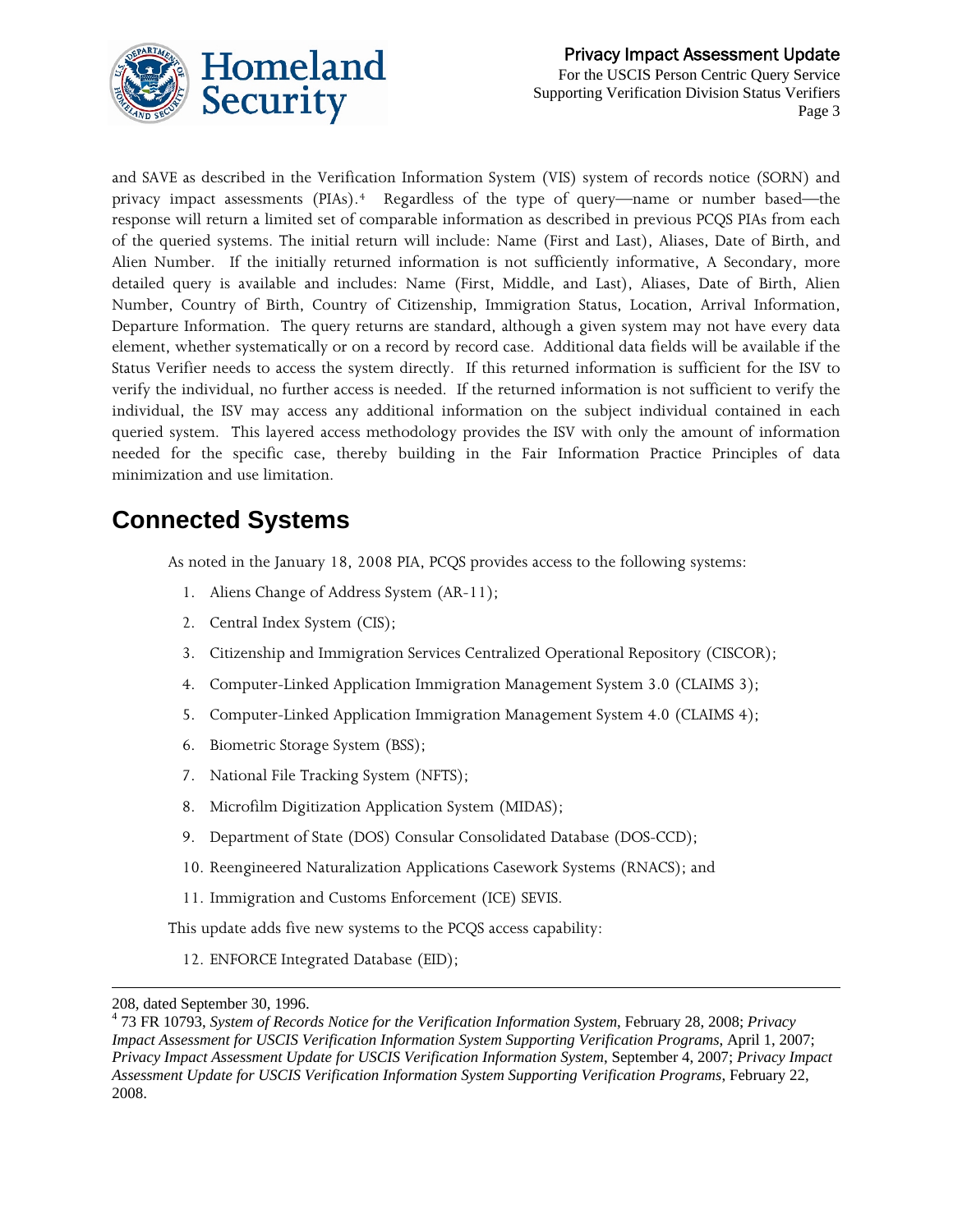

For the USCIS Person Centric Query Service Supporting Verification Division Status Verifiers Page 4

- 13. the Refugees, Asylum, and Parole System (RAPS);
- 14. the Executive Office Immigration Review System (EOIR);
- 15. the TECS Arrival/Departure Data Query (TECS SQ94); and
- 16. and the TECS Subject Lookout Search (SQ11).

Each of these new systems is described below.

#### **1. ENFORCE Integrated Database (EID)**

The ENFORCE Integrated Database (EID) contains biographic and case information on aliens encountered and booked in Immigration and Customs Enforcement (ICE) and other DHS component enforcement actions. ISVs will use EID as part of the secondary immigration status verification for both the SAVE and E-Verify programs. Information from EID is required by the ISVs in order to help determine whether an individual may not be eligible for employment, government benefit, credential, or other reason for which they are having their immigration status verified in the first place.

DHS components collect the information in EID during enforcement or administrative actions. Its use for verification of immigration status follows because in all cases that the verification is performed, authorization—whether it is for employment, benefit, credential, or other reason—may be contingent on not having been the subject of an enforcement action.

EID has no published PIA as it is a legacy system that was built prior to the enactment of the E-Government Act and the system itself has not undergone any substantial changes since 2002. The SORN for EID is entitled DHS/ICE-CBP-CIS-001-03 Enforcement Operational Immigration Records (ENFORCE/IDENT) SORN published March 20, 2006, at 71 FR 13987.

#### **2. Refugees, Asylum, and Parole System (RAPS)**

The Refugees, Asylum, and Parole System (RAPS) contains biographic information collected for USCIS Form I-589, Asylum Application. ISVs will use RAPS as part of the secondary immigration status verification for both the SAVE and E-Verify programs. Information from RAPS is required by the ISVs in order to help determine whether an individual may not be eligible for employment, government benefit, credential, or other reason for which they are having their immigration status verified in the first place.

DHS components collect the information in RAPS when an applicant for asylum completes a Form I-589. Its use for verification of immigration status follows because asylum brings with it access to certain benefits. It is essential to ensure that individuals are appropriately seeking verification for purposes of gaining employment, benefit, credential, or other reason.

Federal regulations at 8 CFR 208.6 prohibit the disclosure to third parties of information contained in or pertaining to asylum applications. Before an Immigration Status Verifier is assigned the PCQ Service Access Control Role for accessing data in RAPS, the Immigration Status Verifier must first sign a confidentiality agreement entitled Acknowledgement of Confidentiality Obligations Concerning Asylum-Related Information. This Non-Disclosure Agreement (NDA) specifies the end user's responsibility with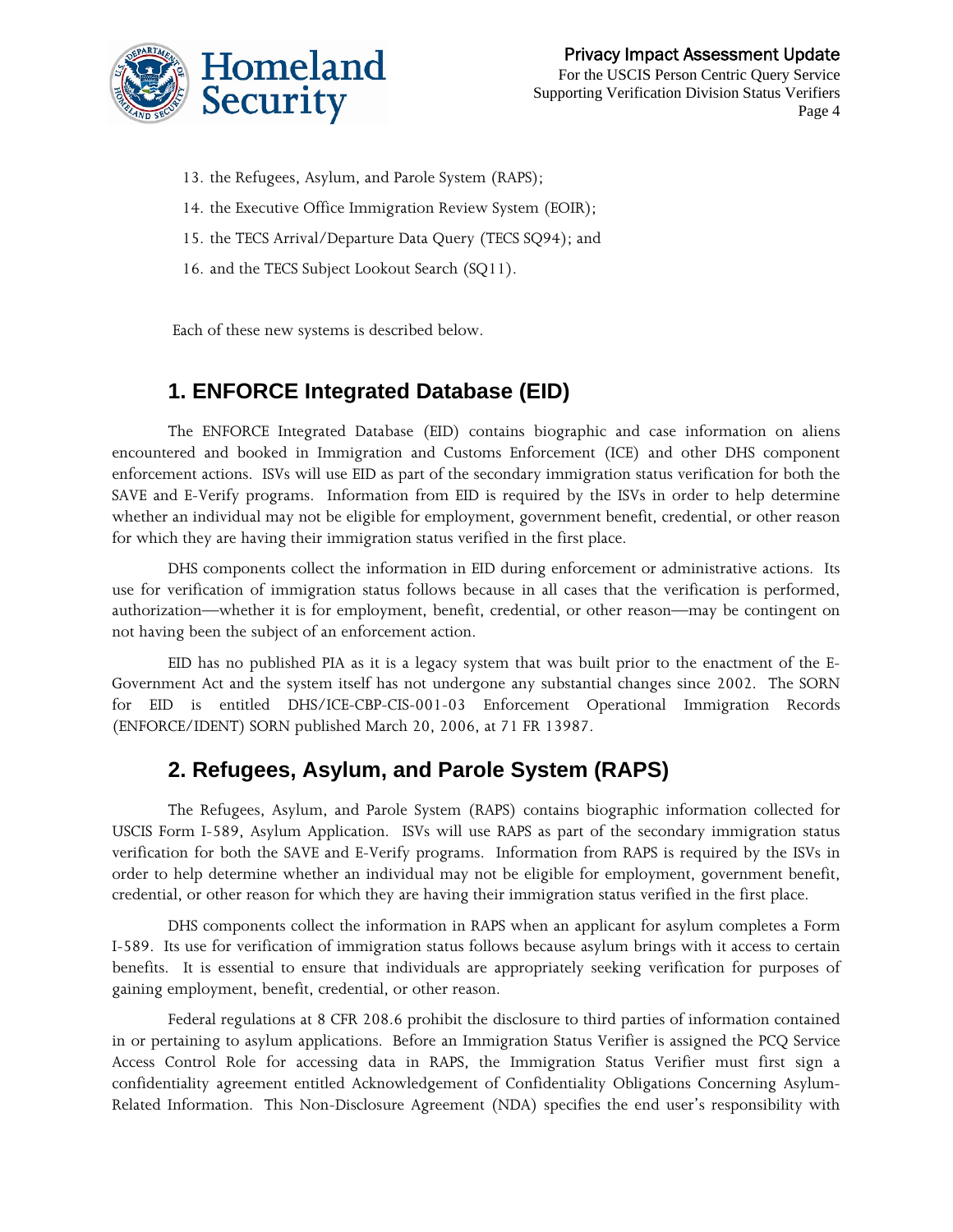

respect to prohibiting the disclosure to third parties of information contained in or pertaining to asylum applications. Unless the Immigration Status Verifier has signed this agreement, the PCQ Service System Administrators will not enable their access to query RAPS data.

RAPS has no published PIA as it is a legacy system that was built prior to the enactment of the E-Government Act and the system itself has not undergone any substantial changes since 2002. A draft SORN for RAPS is currently in development and will be reviewed by both USCIS and the DHS Privacy Office, ultimately to be published in both the Federal Register and the DHS website: www.dhs.gov/privacy.

### **3. Executive Office Immigration Review System (EOIR)**

This Department of Justice system contains case-related information pertaining to aliens and alleged aliens brought into the immigration hearing process, including certain aliens previously or subsequently admitted for lawful permanent residence. EOIR contains the name, file number, address and nationality of aliens and alleged aliens, decision memoranda, investigatory reports and materials compiled for the purpose of enforcing immigration laws, exhibits, transcripts, and other case-related papers concerning aliens, alleged aliens or lawful permanent residents brought into the administrative adjudication process. ISVs will use EOIR as part of the secondary immigration status verification for both the SAVE and E-Verify programs when there is a question of immigration status. Information from EOIR is required by the ISVs in order to help determine whether an individual may not be eligible for employment, government benefit, credential, or other reason for which they are having their immigration status verified in the first place.

The information in EOIR was collected during an enforcement or administrative action. Its use for verification of immigration status follows because in all cases that the verification is performed, authorization—whether it is for employment, benefit, credential, or other reason—may be contingent on not having been the subject of an enforcement action.

EOIR currently has no published PIA as it is a legacy system that was built prior to the enactment of the E-Government Act and the system itself has not undergone any substantial changes since 2002. The SORN for EOIR is entitled Justice/EOIR-Records and Management Information System SORN published October 10, 1995, at 60 FR 52690 and updated July 5, 2001 at 66 FR 35458.

#### **4. TECS Arrival/Departure Data Query**

The TECS Arrival/Departure Data Query is actually a query of multiple data sources accessed in TECS which provides aggregated Arrival and Departure records for aliens from Form I-94 data keyed into the TECS SQ-94 repository, the primary history of crossing from TECS, passenger manifest information from the Advanced Passenger Information System (APIS), and the United States Visitor and Immigrant Status Indicator Technology (US-VISIT) crossing transactions as matched through APIS.

This is biographical data collected from persons entering and exiting the US primarily through air and sea ports. ISVs will use this data as part of the secondary immigration status verification for both the SAVE and E-Verify programs. ISVs use the information from TECS Arrival/Departure Data Query because it provides more timely confirmation of individual's entry and exit status than might be available through other systems to ensure that they have legally entered the US.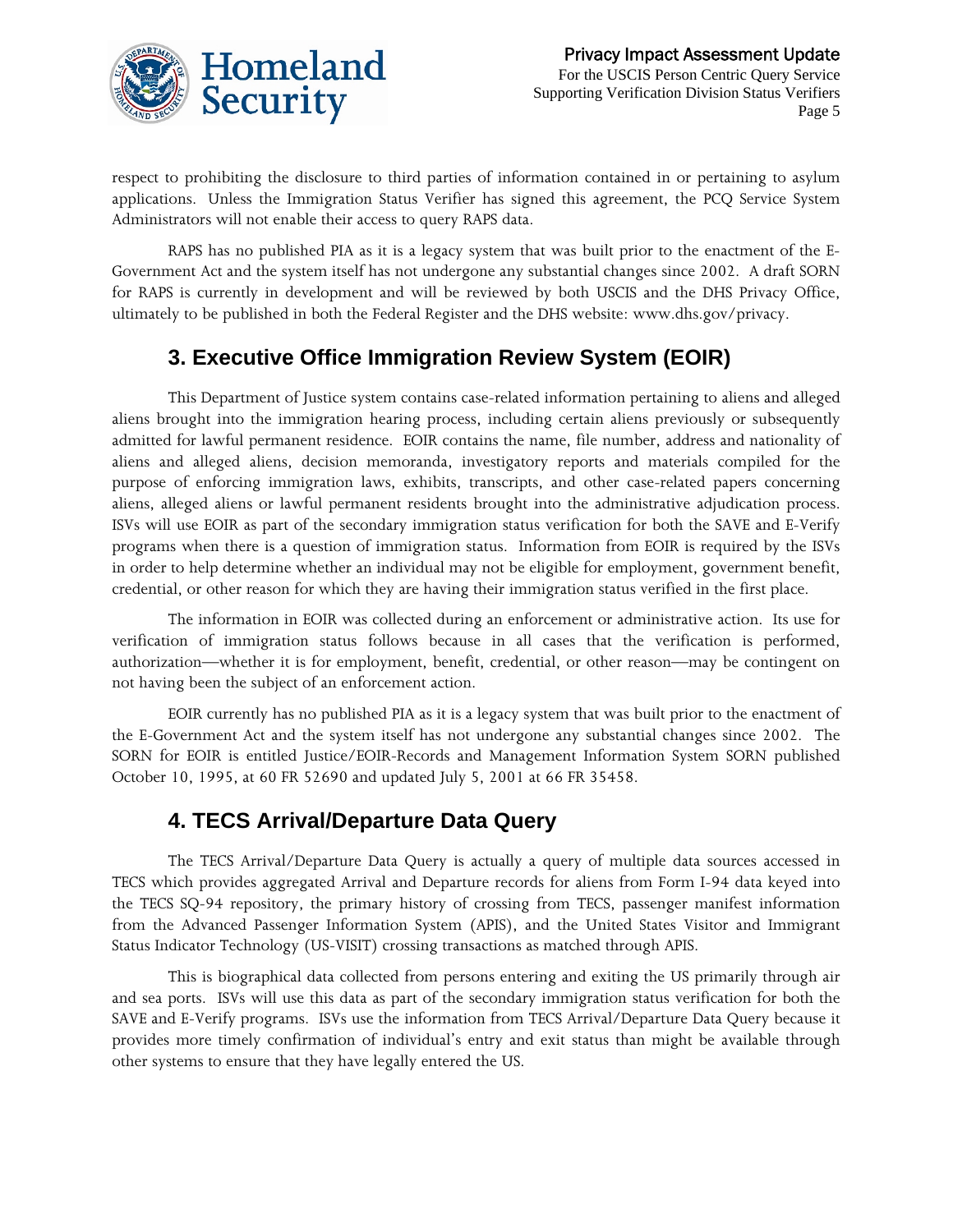

Arrival and departure data is used for establishing immigration status; it is one of the reasons that this information would have been collected in the first place.

TECS currently has no published PIA as it is a legacy system that was built prior to the enactment of the E-Government Act and the system itself has not undergone any substantial changes since 2002. The SORN for TECS is part of the Treasury/CS .244 Treasury Enforcement Communications System (TECS) SORN published October 18, 2001, at 66 FR 53029.

### **5. TECS Subject Lookout Search (TECS SQ11)**

The TECS Subject Lookout Search (TECS SQ11) is a biographic query for individuals who are the subject of interest by DHS. ISVs will use TECS SQ11 as part of the secondary immigration status verification for both the SAVE and E-Verify programs. Information from TECS SQ11 is required by the ISVs in order to help determine whether an individual may not be eligible for employment, government benefit, credential, or other reason for which they are having their immigration status verified in the first place because they are the subject of a DHS lookout.

The information from the TECS SQ11 search is based on information about individuals who are a DHS subject of interest. Its use for verification of immigration status follows because in all cases that the verification is performed, authorization—whether it is for employment, benefit, credential, or other reason—it is presumed that these individuals are not the subject of a lookout.

TECS SQ11 currently has no published PIA as it is a legacy system that was built prior to the enactment of the E-Government Act and the system itself has not undergone any substantial changes since 2002. The SORN for TECS SQ11 is part of the Treasury/CS .244 Treasury Enforcement Communications System (TECS) SORN published October 18, 2001, at 66 FR 53029.

## **Privacy Risks**

This new release of PCQS provides controlled access to five additional data sources or queries. Although any routine access to additional data sources is risk enhancing, because PCQS limits the initial access it provides to data—to only those data elements relevant to the query—it offers the lowest level of privacy risk. In order to mitigate privacy risks, the Verification Division provides extensive operational and privacy training and awareness for the use of the PCQS. In addition, the use of the system is monitored to ensure that it is not being misused.